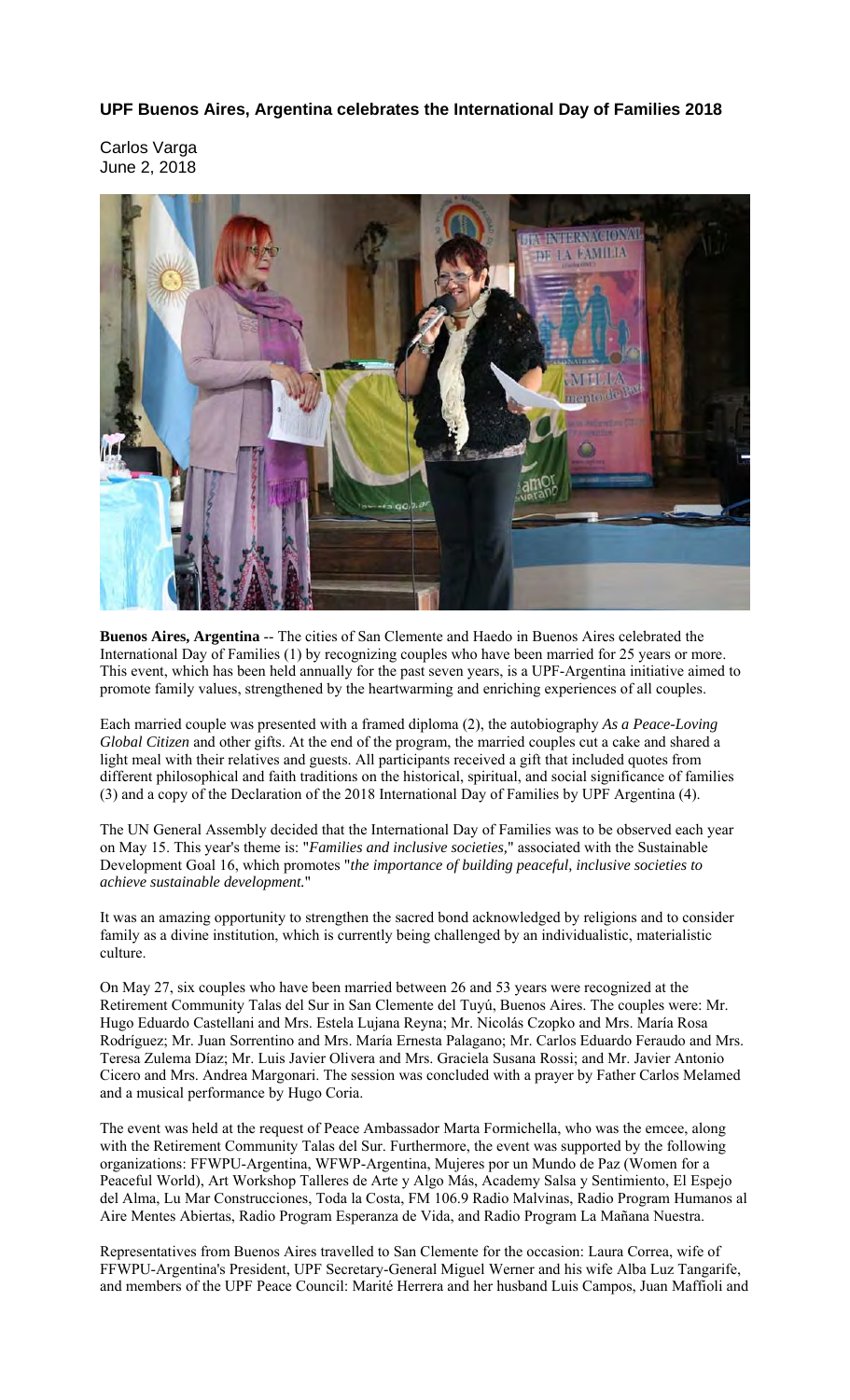his wife Gladys Gray, Eduardo Corales and his son Emiliano, and Sergio Castellón and Rosetta Conti, President of WFWP-Argentina. They presented diplomas and gifts to all participants.

On June 2, UPF-Argentina celebrated the International Day of Families at a Community Club in Haedo (Morón, Buenos Aires). The event was requested by Peace Ambassadors Margarita Duré and Horacio Castellón, and representative of the Community Club Cristian Martínez.

The event recognized couples who have been married for more than 25 years: Juan Carlos Heredia and Viviana Yfran; Mariano Acevedo and Reina Orieta; Luis Urso-Rosa and Lía Garay; Eduardo Miguel Venosta and Julia Lopardo; Carlos Alberto Buccaro and Graciela Firmapaz; Carlos Ernesto Ponce and María Rosa Díaz; Rubén Cardozo and Mirta Correa; Ramón González and Marisa Lastoria; and Ireneo Ruíz Días and Marcela González.

Sergio Castellón, member of the UPF Peace Council and member of the FFWPU Governing Board, spoke about the different roles in a marriage. "I know it is not easy, but it is possible," said María Pires, from the Family Department of the FFWPU, after the cake cutting, "We constantly learn and evolve (…) we develop our hearts, we give love (…) this is overwhelming, it is beautiful." The artistic performance was in charge of the singer Sandra Mamani.

This is the second year we have celebrated the International Day of Families in Haedo, organized by the Community Club in Haedo and UPF, and supported by FFWPU-Argentina and WFWP-Argentina.



## **QUOTES:**

**1)** The International Day of Families, designated by the UN, is celebrated each year on May 15 to "raise awareness of the role of families in promoting early childhood education and lifelong learning opportunities for children and youth." This is an amazing opportunity to greet, recognize, and congratulate married couples, parents and families.

## **2) Content of the diploma:**

"For promoting an example of commitment and values such as selflessness, empathy, mutual respect, dialogue, solidarity, patience, cooperation, and love. For recognizing family as the natural realm of growth and education of children, the school of coexistence, the basic unit of society, a divine institution, and the foundation of national and global peace."

## **3) Thoughts related to the historical, spiritual, and social significance of families:**

"A society and a family are like a pile of stones. If you remove one stone, the pile will collapse." **The Talmud**

"When individual families have learned kindness, then the whole nation has learned kindness." **Confucius**

"The future of humanity passes through the family." **Pope John Paul II**